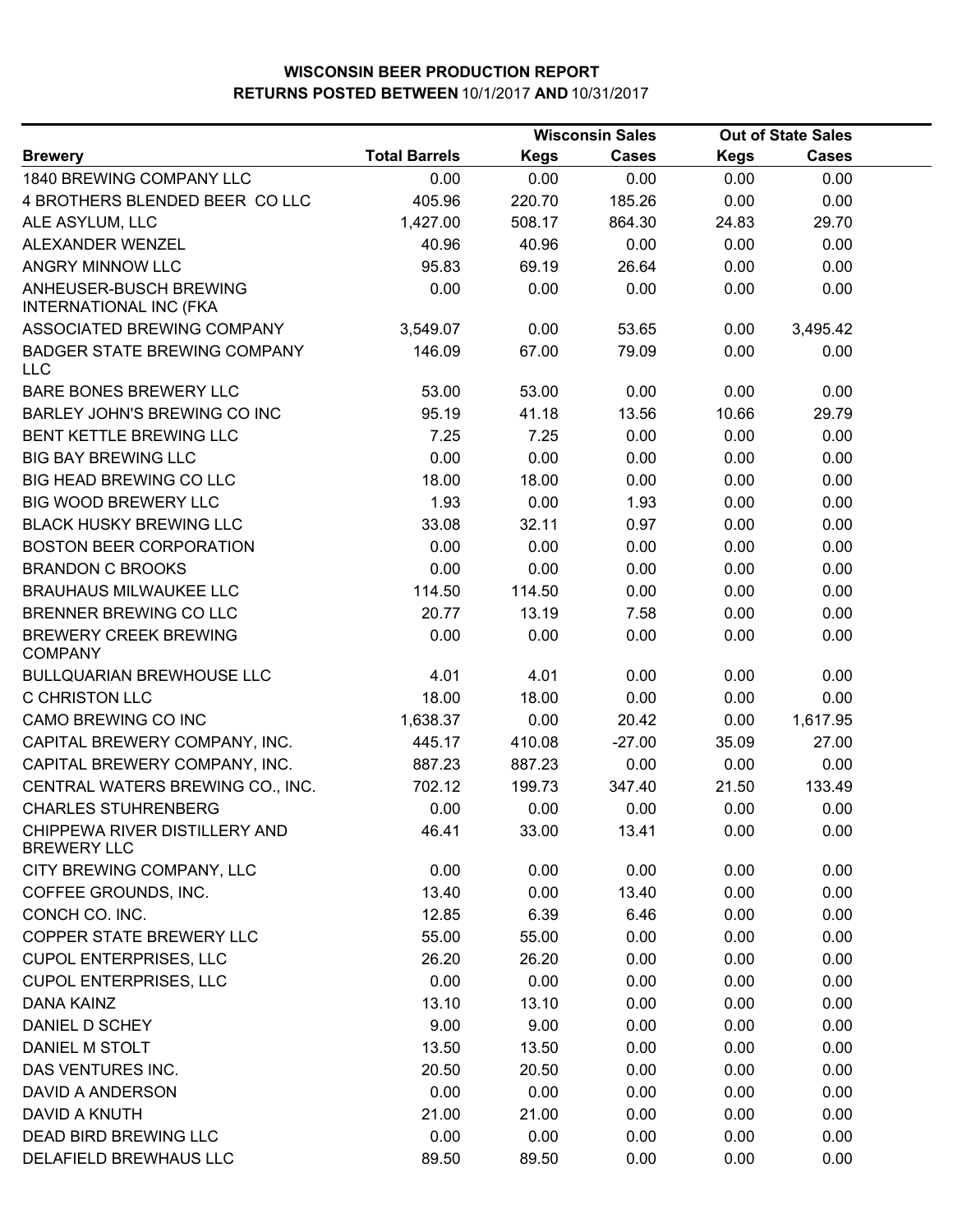|                                                      |                      | <b>Wisconsin Sales</b> |              | <b>Out of State Sales</b> |              |  |
|------------------------------------------------------|----------------------|------------------------|--------------|---------------------------|--------------|--|
| <b>Brewery</b>                                       | <b>Total Barrels</b> | <b>Kegs</b>            | <b>Cases</b> | <b>Kegs</b>               | <b>Cases</b> |  |
| <b>DENNIS E ERB</b>                                  | 3.00                 | 3.00                   | 0.00         | 0.00                      | 0.00         |  |
| DIAGEO AMERICAS SUPPLY INC                           | 20,361.03            | 0.00                   | 0.00         | 0.00                      | 20,361.03    |  |
| DJ FEDDERLY MANAGEMENT<br><b>CONSULTANT LLC</b>      | 1.85                 | 1.85                   | 0.00         | 0.00                      | 0.00         |  |
| DOOR COUNTY BREWING CO LLC                           | 28.00                | 28.00                  | 0.00         | 0.00                      | 0.00         |  |
| DOOR COUNTY BREWING CO LLC                           | 275.00               | 275.00                 | 0.00         | 0.00                      | 0.00         |  |
| DRIFTLESS BREWING COMPANY LLC                        | 11.00                | 11.00                  | 0.00         | 0.00                      | 0.00         |  |
| DUBUQUE BREWING & MALTING<br><b>COMPANY LLC</b>      | 12.02                | 0.00                   | 0.00         | 5.50                      | 6.52         |  |
| EAGLE TRACE BREWING COMPANY<br><b>LLC</b>            | 6.59                 | 5.67                   | 0.92         | 0.00                      | 0.00         |  |
| EAGLE TRACE BREWING COMPANY<br><b>LLC</b>            | 0.00                 | 0.00                   | 0.00         | 0.00                      | 0.00         |  |
| <b>ESSER DISTRIBUTING CO INC</b>                     | 0.00                 | 0.00                   | 0.00         | 0.00                      | 0.00         |  |
| <b>EVANS BREWING COMPANY INC</b>                     | 1,212.24             | 0.00                   | 0.00         | 0.00                      | 1,212.24     |  |
| FK&P, LLC                                            | 0.00                 | 0.00                   | 0.00         | 0.00                      | 0.00         |  |
| FERMENTORIUM BEVERAGE<br><b>COMPANY LLC</b>          | 66.70                | 52.08                  | 14.62        | 0.00                      | 0.00         |  |
| FFATS BREWING COMPANY, LLC                           | 9.74                 | 9.74                   | 0.00         | 0.00                      | 0.00         |  |
| FIVE STAR BREWING CO INC.                            | 1,390.68             | 0.00                   | 6.60         | 0.00                      | 1,384.08     |  |
| FOX RIVER BREWING COMPANY II, LLC                    | 175.20               | 175.20                 | 0.00         | 0.00                      | 0.00         |  |
| FOX RIVER BREWING COMPANY, LLC                       | 85.94                | 85.94                  | 0.00         | 0.00                      | 0.00         |  |
| <b>FRESAR INC</b>                                    | 0.00                 | 0.00                   | 0.00         | 0.00                      | 0.00         |  |
| <b>FULTON LLC</b>                                    | 49.87                | 10.00                  | 39.87        | 0.00                      | 0.00         |  |
| <b>GATHERING PLACE BREWING</b><br><b>COMPANY LLC</b> | 45.00                | 45.00                  | 0.00         | 0.00                      | 0.00         |  |
| GD3, LLC                                             | 203.60               | 203.60                 | 0.00         | 0.00                      | 0.00         |  |
| GD4, LLC                                             | 79.50                | 79.50                  | 0.00         | 0.00                      | 0.00         |  |
| <b>GEORGE BREGAR</b>                                 | 27.50                | 27.50                  | 0.00         | 0.00                      | 0.00         |  |
| GJS SALES, INC.                                      | 89.82                | 0.00                   | 89.82        | 0.00                      | 0.00         |  |
| <b>GOOD CITY BREWING LLC</b>                         | 322.65               | 171.68                 | 150.97       | 0.00                      | 0.00         |  |
| <b>GRANITE CITY RESTAURANT</b><br>OPERATIONS INC     | 18.77                | 18.77                  | 0.00         | 0.00                      | 0.00         |  |
| <b>GRANT PAULY</b>                                   | 764.51               | 283.44                 | 419.35       | 40.09                     | 21.63        |  |
| <b>GRAY BREWING CO.</b>                              | 155.92               | 89.59                  | 21.65        | 0.33                      | 44.35        |  |
| <b>GREEN BAY BREWING COMPANY</b>                     | 438.54               | 195.18                 | 235.01       | 4.00                      | 4.35         |  |
| <b>GREENVIEW BREWING LLC</b>                         | 12.50                | 8.20                   | 4.30         | 0.00                      | 0.00         |  |
| <b>GUY R LILJA</b>                                   | 0.00                 | 0.00                   | 0.00         | 0.00                      | 0.00         |  |
| HANSON BREWING COMPANY LLC                           | 0.00                 | 0.00                   | 0.00         | 0.00                      | 0.00         |  |
| HILLSBORO BREWING COMPANY LLC                        | 29.50                | 29.50                  | 0.00         | 0.00                      | 0.00         |  |
| HOP & BARREL BREWING COMPANY,<br><b>LLC</b>          | 0.00                 | 0.00                   | 0.00         | 0.00                      | 0.00         |  |
| HOP HAUS BREWING COMPANY LLC                         | 21.00                | 21.00                  | 0.00         | 0.00                      | 0.00         |  |
| HOP HAUS BREWING COMPANY LLC                         | 190.00               | 190.00                 | 0.00         | 0.00                      | 0.00         |  |
| HORNELL BREWING CO INC                               | 5,792.66             | 0.00                   | 0.00         | 0.00                      | 5,792.66     |  |
| <b>ISAAC SHOWAKI</b>                                 | 237.69               | 114.50                 | 123.19       | 0.00                      | 0.00         |  |
| JACOB LEINENKUGEL BREWING CO.,<br><b>LLC</b>         | 13,402.49            | 686.33                 | 4,079.85     | 1,178.67                  | 7,457.64     |  |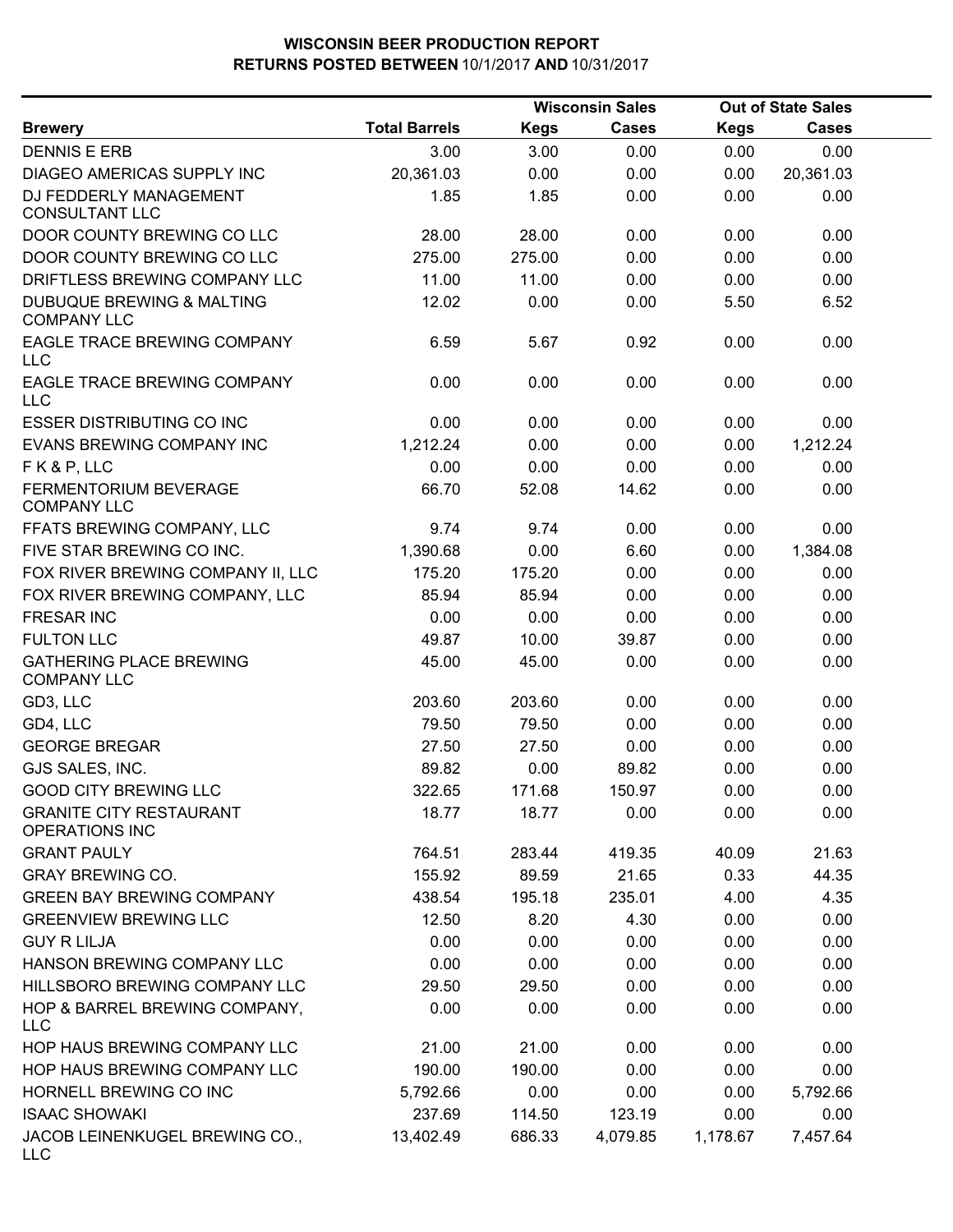|                                             |                      | <b>Wisconsin Sales</b> |              |             | <b>Out of State Sales</b> |  |
|---------------------------------------------|----------------------|------------------------|--------------|-------------|---------------------------|--|
| <b>Brewery</b>                              | <b>Total Barrels</b> | <b>Kegs</b>            | <b>Cases</b> | <b>Kegs</b> | <b>Cases</b>              |  |
| <b>JEAN M LANE</b>                          | 12.90                | 12.90                  | 0.00         | 0.00        | 0.00                      |  |
| <b>JEREMY BEACH</b>                         | 0.00                 | 0.00                   | 0.00         | 0.00        | 0.00                      |  |
| <b>JOHN JAGEMANN</b>                        | 32.00                | 32.00                  | 0.00         | 0.00        | 0.00                      |  |
| KARBEN4 BREWING LLC                         | 1,054.77             | 447.20                 | 607.57       | 0.00        | 0.00                      |  |
| KATCHEVER & CO LLC                          | 354.06               | 194.43                 | 159.63       | 0.00        | 0.00                      |  |
| KELLERMEISTER BEVERAGES, LLC                | 36.32                | 36.32                  | 0.00         | 0.00        | 0.00                      |  |
| <b>KUL BREWING LLC</b>                      | 935.80               | 84.50                  | 851.30       | 0.00        | 0.00                      |  |
| <b>LACROSSE BREWING LLC</b>                 | 1,332.08             | 78.00                  | 550.77       | 0.00        | 703.31                    |  |
| LAKEFRONT BREWERY, INC.                     | 4,060.29             | 1,493.52               | 1,701.22     | 90.67       | 774.88                    |  |
| LAKEFRONT BREWERY, INC.                     | 0.00                 | 0.00                   | 0.00         | 0.00        | 0.00                      |  |
| LAKEWALK BREWERY AND CAFE<br><b>COMPANY</b> | 40.00                | 40.00                  | 0.00         | 0.00        | 0.00                      |  |
| LAZY MONK BREWING LLC                       | 67.07                | 43.25                  | 23.82        | 0.00        | 0.00                      |  |
| LEATHERHEAD BREWING COMPANY<br>LLC          | 7.47                 | 7.47                   | 0.00         | 0.00        | 0.00                      |  |
| <b>LEE BURGESS</b>                          | 0.00                 | 0.00                   | 0.00         | 0.00        | 0.00                      |  |
| LEFFEL ROOTS, LLC                           | 0.00                 | 0.00                   | 0.00         | 0.00        | 0.00                      |  |
| <b>LEVI FUNK</b>                            | 20.00                | 11.87                  | 8.13         | 0.00        | 0.00                      |  |
| LHM BREW PUB, LLC                           | 22.73                | 22.73                  | 0.00         | 0.00        | 0.00                      |  |
| LIKE MINDS BREWING LLC                      | 194.15               | 88.00                  | 106.15       | 0.00        | 0.00                      |  |
| <b>LOST ISLAND WINE LLC</b>                 | 2.84                 | 2.84                   | 0.00         | 0.00        | 0.00                      |  |
| LUCETTE BREWING COMPANY LLC                 | 0.00                 | 0.00                   | 0.00         | 0.00        | 0.00                      |  |
| LUCKYS 1313 BREW PUB INVESTOR<br><b>LLC</b> | 27.50                | 27.50                  | 0.00         | 0.00        | 0.00                      |  |
| LUCKYS 1313 BREW PUB INVESTOR<br><b>LLC</b> | 0.00                 | 0.00                   | 0.00         | 0.00        | 0.00                      |  |
| LUCKYS 1313 BREW PUB INVESTOR<br><b>LLC</b> | 0.00                 | 0.00                   | 0.00         | 0.00        | 0.00                      |  |
| MARK ANTHONY BREWING INC                    | 51,117.49            | 0.00                   | 18,159.48    | 0.00        | 32,958.01                 |  |
| <b>MARK RIGGLE</b>                          | 0.00                 | 0.00                   | 0.00         | 0.00        | 0.00                      |  |
| MATTHEW J GEARY                             | 29.29                | 20.25                  | 9.04         | 0.00        | 0.00                      |  |
| <b>MATTHEW R SCHMIDT</b>                    | 38.00                | 38.00                  | 0.00         | 0.00        | 0.00                      |  |
| MCZ'S BREWING, LLC                          | 0.00                 | 0.00                   | 0.00         | 0.00        | 0.00                      |  |
| MELMS BREWING COMPANY INC                   | 3.00                 | 3.00                   | 0.00         | 0.00        | 0.00                      |  |
| MELMS BREWING COMPANY INC                   | 0.00                 | 0.00                   | 0.00         | 0.00        | 0.00                      |  |
| MILLERCOORS LLC                             | 0.00                 | 0.00                   | 0.00         | 0.00        | 0.00                      |  |
| MILLERCOORS LLC                             | 10.45                | 0.00                   | 10.45        | 0.00        | 0.00                      |  |
| MILLERCOORS LLC                             | 532,566.79           | 12,272.64              | 101,495.07   | 51,826.85   | 366,972.23                |  |
| MILWAUKEE BREWING COMPANY                   | 45.00                | 45.00                  | 0.00         | 0.00        | 0.00                      |  |
| MILWAUKEE BREWING COMPANY                   | 841.70               | 316.92                 | 485.46       | 19.00       | 20.32                     |  |
| MINOCQUA BREWING CO INC                     | 40.25                | 40.25                  | 0.00         | 0.00        | 0.00                      |  |
| MOBCRAFT BEER INC                           | 223.17               | 110.58                 | 108.88       | 0.00        | 3.71                      |  |
| MODICUM BREWING LLC                         | 19.56                | 18.16                  | 1.40         | 0.00        | 0.00                      |  |
| MOOSEJAW PIZZA & BREWING CO LLC             | 105.20               | 67.60                  | 37.60        | 0.00        | 0.00                      |  |
| MOUNTAIN CREST SRL LLC                      | 4,986.74             | 15.00                  | 1,097.69     | 0.00        | 3,874.05                  |  |
| <b>NATHAN R WARNKE</b>                      | 17.50                | 17.50                  | 0.00         | 0.00        | 0.00                      |  |
| NEW GLARUS BREWING COMPANY                  | 17,699.51            | 5,868.50               | 11,831.01    | 0.00        | 0.00                      |  |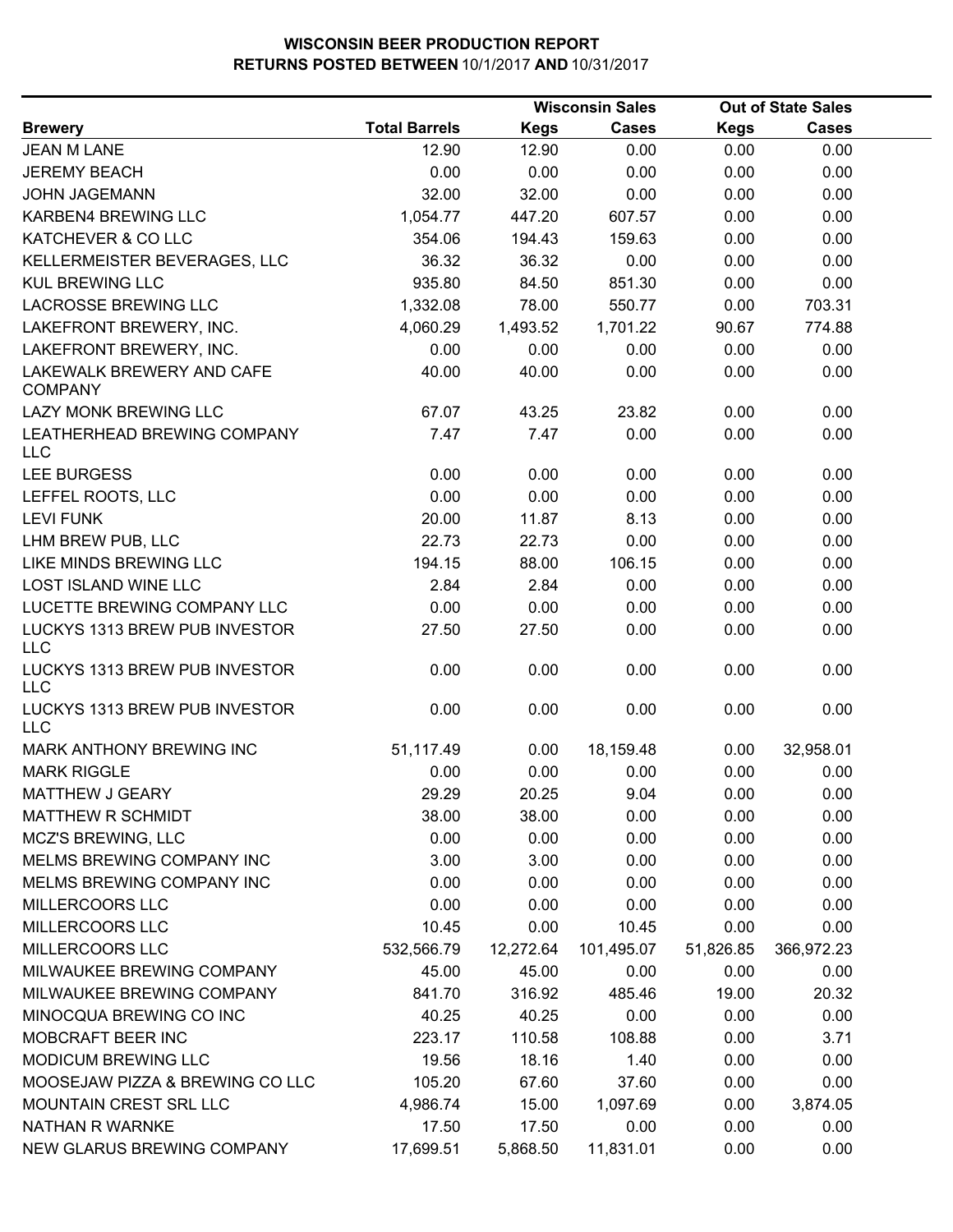|                                            |                      |             | <b>Wisconsin Sales</b> | <b>Out of State Sales</b> |              |  |
|--------------------------------------------|----------------------|-------------|------------------------|---------------------------|--------------|--|
| <b>Brewery</b>                             | <b>Total Barrels</b> | <b>Kegs</b> | <b>Cases</b>           | <b>Kegs</b>               | <b>Cases</b> |  |
| NEW GLARUS BREWING COMPANY                 | 469.37               | 77.25       | 392.12                 | 0.00                      | 0.00         |  |
| NEXT DOOR BREWING LLC                      | 172.52               | 81.00       | 91.52                  | 0.00                      | 0.00         |  |
| NEXT DOOR BREWING LLC                      | 11.67                | 11.67       | 0.00                   | 0.00                      | 0.00         |  |
| NICHOLAS CALAWAY                           | 91.57                | 91.57       | 0.00                   | 0.00                      | 0.00         |  |
| NOBLE ROOTS BREWING COMPANY,<br><b>LLC</b> | $-7.50$              | $-7.50$     | 0.00                   | 0.00                      | 0.00         |  |
| NORTHWOODS BREWING CORP LLC                | 25.50                | 25.50       | 0.00                   | 0.00                      | 0.00         |  |
| OLD ABE BREWING LLC                        | 0.00                 | 0.00        | 0.00                   | 0.00                      | 0.00         |  |
| OLIPHANT BREWING LLC                       | 105.03               | 74.78       | 0.00                   | 30.25                     | 0.00         |  |
| O'SO BREWING COMPANY                       | 427.03               | 148.67      | 278.36                 | 0.00                      | 0.00         |  |
| PABST BREWING COMPANY LLC                  | 0.00                 | 0.00        | 0.00                   | 0.00                      | 0.00         |  |
| PABST BREWING COMPANY LLC                  | 9.00                 | 9.00        | 0.00                   | 0.00                      | 0.00         |  |
| PABST BREWING COMPANY LLC                  | 0.00                 | 0.00        | 0.00                   | 0.00                      | 0.00         |  |
| PARCHED EAGLE BREWPUB LLC                  | 5.45                 | 5.45        | 0.00                   | 0.00                      | 0.00         |  |
| PATRICK MC INTOSH                          | 26.07                | 19.50       | 6.57                   | 0.00                      | 0.00         |  |
| PETER H GENTRY                             | 11.00                | 11.00       | 0.00                   | 0.00                      | 0.00         |  |
| PETER H GENTRY                             | 0.00                 | 0.00        | 0.00                   | 0.00                      | 0.00         |  |
| PETER H GENTRY                             | 11.00                | 11.00       | 0.00                   | 0.00                      | 0.00         |  |
| PETER PETERSON                             | 10.00                | 10.00       | 0.00                   | 0.00                      | 0.00         |  |
| PETSKULL BREWING COMPANY LLC               | 15.00                | 15.00       | 0.00                   | 0.00                      | 0.00         |  |
| PIGEON RIVER BREWING LLC                   | 33.65                | 21.64       | 12.01                  | 0.00                      | 0.00         |  |
| PITCHFORK BREWING LLC                      | 22.13                | 22.13       | 0.00                   | 0.00                      | 0.00         |  |
| PLYMOUTH BREWING COMPANY LLC               | 16.09                | 16.09       | 0.00                   | 0.00                      | 0.00         |  |
| PORT HURON BREWING COMPANY,<br><b>LLC</b>  | 232.11               | 143.06      | 89.05                  | 0.00                      | 0.00         |  |
| POTOSI BREWING COMPANY                     | 2,354.83             | 635.05      | 1,232.18               | 165.10                    | 322.50       |  |
| POTOSI BREWING COMPANY                     | 123.70               | 123.70      | 0.00                   | 0.00                      | 0.00         |  |
| R' NOGGIN BREWING LLC                      | 18.00                | 18.00       | 0.00                   | 0.00                      | 0.00         |  |
| RAIL HOUSE PROPERTIES LLC                  | 12.00                | 0.00        | 12.00                  | 0.00                      | 0.00         |  |
| RAISED GRAIN BREWING COMPANY<br>LLC        | 79.71                | 73.68       | 6.03                   | 0.00                      | 0.00         |  |
| <b>RANDOLPH OSKEY</b>                      | 11.61                | 11.61       | 0.00                   | 0.00                      | 0.00         |  |
| RANDYS FUNHUNTERS BREWERY INC              | 6.00                 | 6.00        | 0.00                   | 0.00                      | 0.00         |  |
| RED EYE BREWING COMPANY LLC                | 34.90                | 34.90       | 0.00                   | 0.00                      | 0.00         |  |
| REGAL BRAU BREWING COMPANY LLC             | 7,580.93             | 0.00        | 77.25                  | 0.00                      | 7,503.68     |  |
| REVOLVER BREWING LLC                       | 0.00                 | 0.00        | 0.00                   | 0.00                      | 0.00         |  |
| RHINELANDER BREWING CO LLC                 | 4,892.10             | 12.50       | 199.40                 | 0.00                      | 4,680.20     |  |
| <b>RICHARD JOSEPH</b>                      | 38.40                | 38.40       | 0.00                   | 0.00                      | 0.00         |  |
| <b>RICHARD R TUESCHER</b>                  | 0.00                 | 0.00        | 0.00                   | 0.00                      | 0.00         |  |
| <b>ROBERT A LARSON</b>                     | 227.93               | 87.83       | 79.76                  | 27.67                     | 32.67        |  |
| ROCKY REEF BREWING COMPANY                 | 17.05                | 17.05       | 0.00                   | 0.00                      | 0.00         |  |
| <b>ROGER MILLER</b>                        | 8.70                 | 8.70        | 0.00                   | 0.00                      | 0.00         |  |
| ROWLAND'S CALUMET BREWING CO.,<br>INC.     | 0.00                 | 0.00        | 0.00                   | 0.00                      | 0.00         |  |
| ROWLAND'S CALUMET BREWING CO.,<br>INC.     | 14.00                | 14.00       | 0.00                   | 0.00                      | 0.00         |  |
| RUSH RIVER BREWING LLC                     | 185.76               | 55.66       | 44.31                  | 31.67                     | 54.12        |  |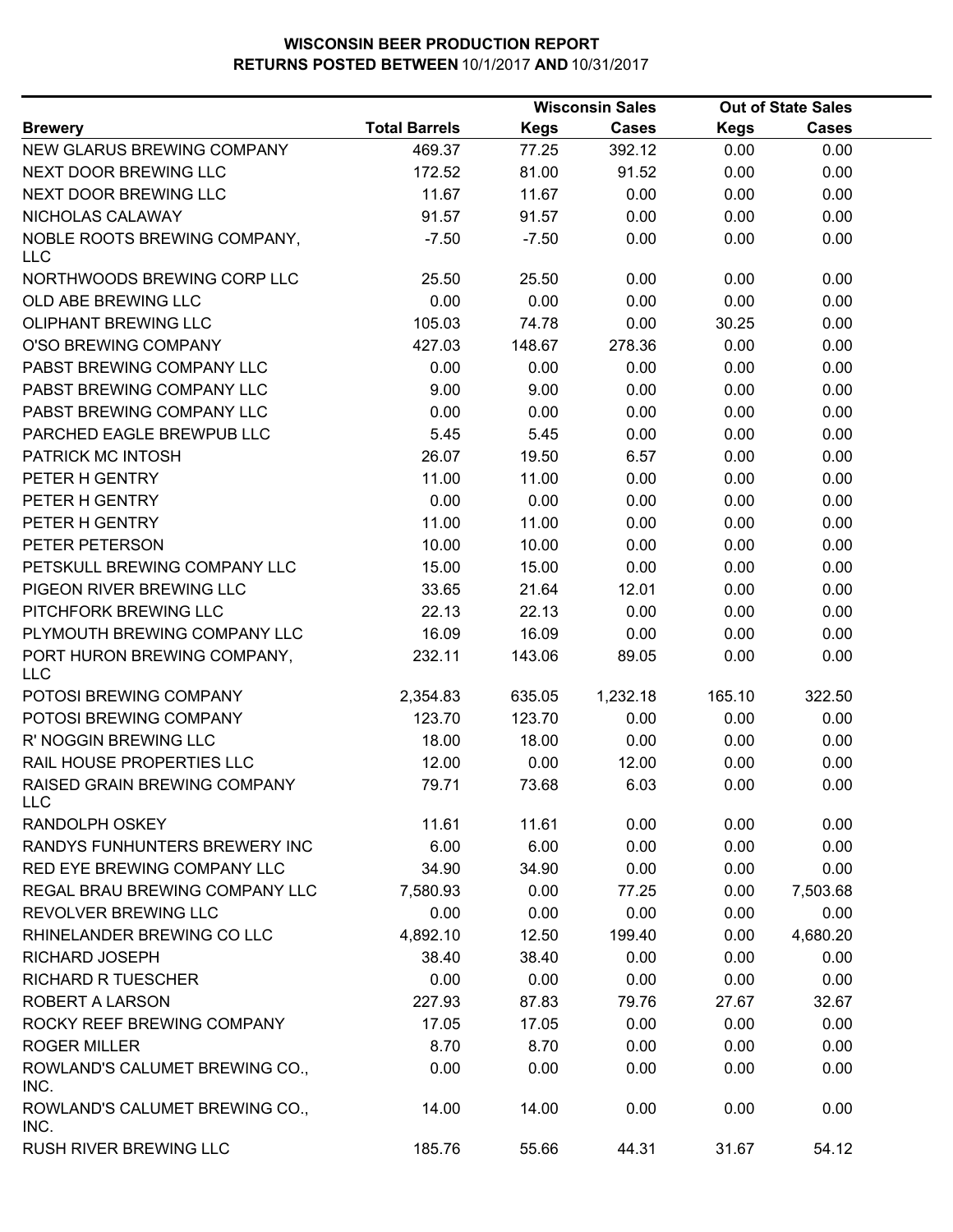|                                                        |                      |             | <b>Wisconsin Sales</b> |             | <b>Out of State Sales</b> |  |
|--------------------------------------------------------|----------------------|-------------|------------------------|-------------|---------------------------|--|
| <b>Brewery</b>                                         | <b>Total Barrels</b> | <b>Kegs</b> | <b>Cases</b>           | <b>Kegs</b> | <b>Cases</b>              |  |
| RUSTIC VENTURES LLC                                    | 0.00                 | 0.00        | 0.00                   | 0.00        | 0.00                      |  |
| <b>RUSTIC VENTURES LLC</b>                             | 0.00                 | 0.00        | 0.00                   | 0.00        | 0.00                      |  |
| SAND CREEK BREWING CO LLC                              | 780.25               | 244.24      | 390.44                 | 111.58      | 33.99                     |  |
| SAWMILL BREWING CO INC                                 | 28.50                | 28.50       | 0.00                   | 0.00        | 0.00                      |  |
| SAWMILL LOGGER ENTERPRISES LLC                         | 0.00                 | 0.00        | 0.00                   | 0.00        | 0.00                      |  |
| SILVER CREEK BREWING COMPANY                           | 20.50                | 20.50       | 0.00                   | 0.00        | 0.00                      |  |
| SLEEMAN BREWING COMPANY USA<br><b>INC</b>              | 30,153.20            | $-2,524.00$ | $-3,638.12$            | 2,960.83    | 33,354.49                 |  |
| SOUTH SHORE BREWERY, INC.                              | 87.34                | 39.41       | 40.54                  | 3.39        | 4.00                      |  |
| SOUTH SHORE BREWERY, INC.                              | 36.32                | 36.15       | 0.00                   | 0.17        | 0.00                      |  |
| <b>SPB LLC</b>                                         | 2,897.68             | 548.25      | 872.18                 | 168.75      | 1,308.50                  |  |
| SPRECHER BREWING COMPANY, INC.                         | 572.50               | 436.59      | 103.93                 | 1.50        | 30.48                     |  |
| STARBOARD BREWING COMPANY LLC                          | 11.00                | 11.00       | 0.00                   | 0.00        | 0.00                      |  |
| STEELHEAD ALEWORKS LLC                                 | 20.00                | 20.00       | 0.00                   | 0.00        | 0.00                      |  |
| <b>STEPHEN B ZINK</b>                                  | 0.00                 | 0.00        | 0.00                   | 0.00        | 0.00                      |  |
| STILLMANK BREWING COMPANY                              | 150.26               | 81.45       | 68.81                  | 0.00        | 0.00                      |  |
| STONE CELLAR BREWPUB, INC.                             | 199.09               | 199.09      | 0.00                   | 0.00        | 0.00                      |  |
| SUGAR CREEK ACQUISITION LLC                            | 0.00                 | 0.00        | 0.00                   | 0.00        | 0.00                      |  |
| SWINGING BRIDGE BREWING<br><b>COMPANY</b>              | 11.00                | 11.00       | 0.00                   | 0.00        | 0.00                      |  |
| SWITCHGEAR BREWING COMPANY<br><b>LLC</b>               | 23.20                | 23.20       | 0.00                   | 0.00        | 0.00                      |  |
| TAILGATE BEER LLC                                      | 319.60               | 0.00        | 0.00                   | 0.00        | 319.60                    |  |
| THE BENJAMIN BEER COMPANY INC                          | 12.00                | 12.00       | 0.00                   | 0.00        | 0.00                      |  |
| THE BRONX BREWERY, LLC                                 | 0.00                 | 0.00        | 0.00                   | 0.00        | 0.00                      |  |
| THE ENLIGHTENED IMBIBER LLC                            | 22.67                | 22.67       | 0.00                   | 0.00        | 0.00                      |  |
| THE EXPLORIUM BREWPUB LLC                              | 40.75                | 40.75       | 0.00                   | 0.00        | 0.00                      |  |
| THE GREAT DANE PUB AND BREWING<br>COMPANY, INC.        | 125.52               | 125.52      | 0.00                   | 0.00        | 0.00                      |  |
| THE HOPEWELL BREWING COMPANY<br><b>LLC</b>             | 0.00                 | 0.00        | 0.00                   | 0.00        | 0.00                      |  |
| THE LONE GIRL BREWING COMPANY -<br><b>WAUNAKEE LLC</b> | 65.50                | 65.50       | 0.00                   | 0.00        | 0.00                      |  |
| THE MCKENZIE RIVER CORPORATION                         | 0.00                 | 0.00        | 0.00                   | 0.00        | 0.00                      |  |
| THIRD SPACE BREWING LLC                                | 248.05               | 138.17      | 109.88                 | 0.00        | 0.00                      |  |
| THUMB KNUCKLE BREWING COMPANY                          | 13.50                | 13.50       | 0.00                   | 0.00        | 0.00                      |  |
| TITLETOWN BREWING CO LLC                               | 437.29               | 234.31      | 202.98                 | 0.00        | 0.00                      |  |
| <b>TOM PORTER</b>                                      | 315.30               | 315.30      | 0.00                   | 0.00        | 0.00                      |  |
| <b>TOPPLING GOLIATH INC</b>                            | 209.08               | 60.00       | 0.00                   | 149.08      | 0.00                      |  |
| TRIBUTE BREWING COMPANY LLC                            | 55.46                | 32.12       | 23.34                  | 0.00        | 0.00                      |  |
| TURTLE STACK BREWERY, LLC                              | 38.33                | 38.33       | 0.00                   | 0.00        | 0.00                      |  |
| TWIN BEAGLES BREWING COMPANY<br><b>LLC</b>             | 10.55                | 10.55       | 0.00                   | 0.00        | 0.00                      |  |
| UNITED BRANDS COMPANY INC                              | 0.00                 | 0.00        | 0.00                   | 0.00        | 0.00                      |  |
| UNIVERSAL SALES INC                                    | 1,735.61             | 10.00       | 51.36                  | 0.00        | 1,674.25                  |  |
| URBAN HARVEST BREWING COMPANY<br><b>LLC</b>            | 10.50                | 10.50       | 0.00                   | 0.00        | 0.00                      |  |
| V3 BREWING COMPANY INC                                 | 0.00                 | 0.00        | 0.00                   | 0.00        | 0.00                      |  |